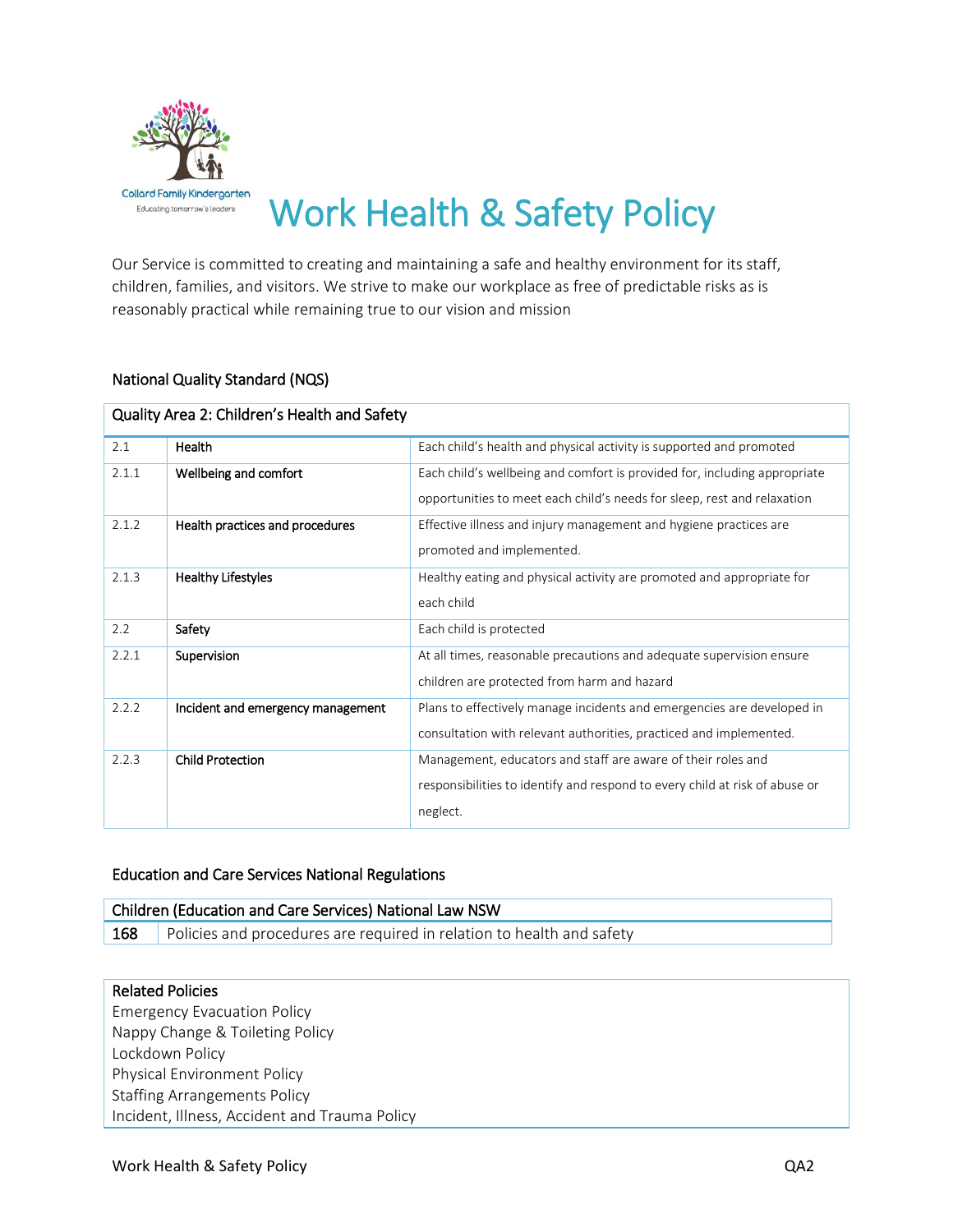Cyber Safety Policy Administration of Medication Policy Administration of First Aid Policy Nutrition and Food Safety Policy Control of Infectious Disease Policy Hand Washing Policy Sick Children Policy Pregnancy in Early Childhood Policy Medical Conditions Policy Anaphylaxis Management Policy Asthma Management Policy Health and Safety Policy Diabetes Management Policy Epilepsy Policy Furniture and Equipment Policy Child Protection Policy Dental Health Policy Sun Safety Policy Water Safety Policy Safe Storage of Hazardous Substances Policy Road Safety Policy

# **PURPOSE**

Our objective is to protect the health, safety and welfare of children, families, educators and visitors within the Service whilst being conscious of moral and legal obligations. We aim to go beyond compliance with all relevant legislation and work towards best practice to ensure a safe work environment. Our Service is committed to continuous improvement in all areas of workplace health, safety and wellbeing.

#### **SCOPE**

This policy applies to children, families, staff, management and visitors of the Service.

#### IMPLEMENTATION

We believe that the provision of a safe working and learning environment for children, families, staff and visitors is an integral and essential responsibility during the Service operation.

#### Management is committed to:

- Providing all employees with a safe and healthy working and learning environment.
- Promoting dignity and respect within the Service and take action to prevent and respond to bullying in its workplace.
- Implementing a strategic approach to health and safety by using measurable objectives to monitor performance.
- Supporting and promoting health and wellbeing.
- Providing return to work programs to facilitate safe and durable return to work for employees.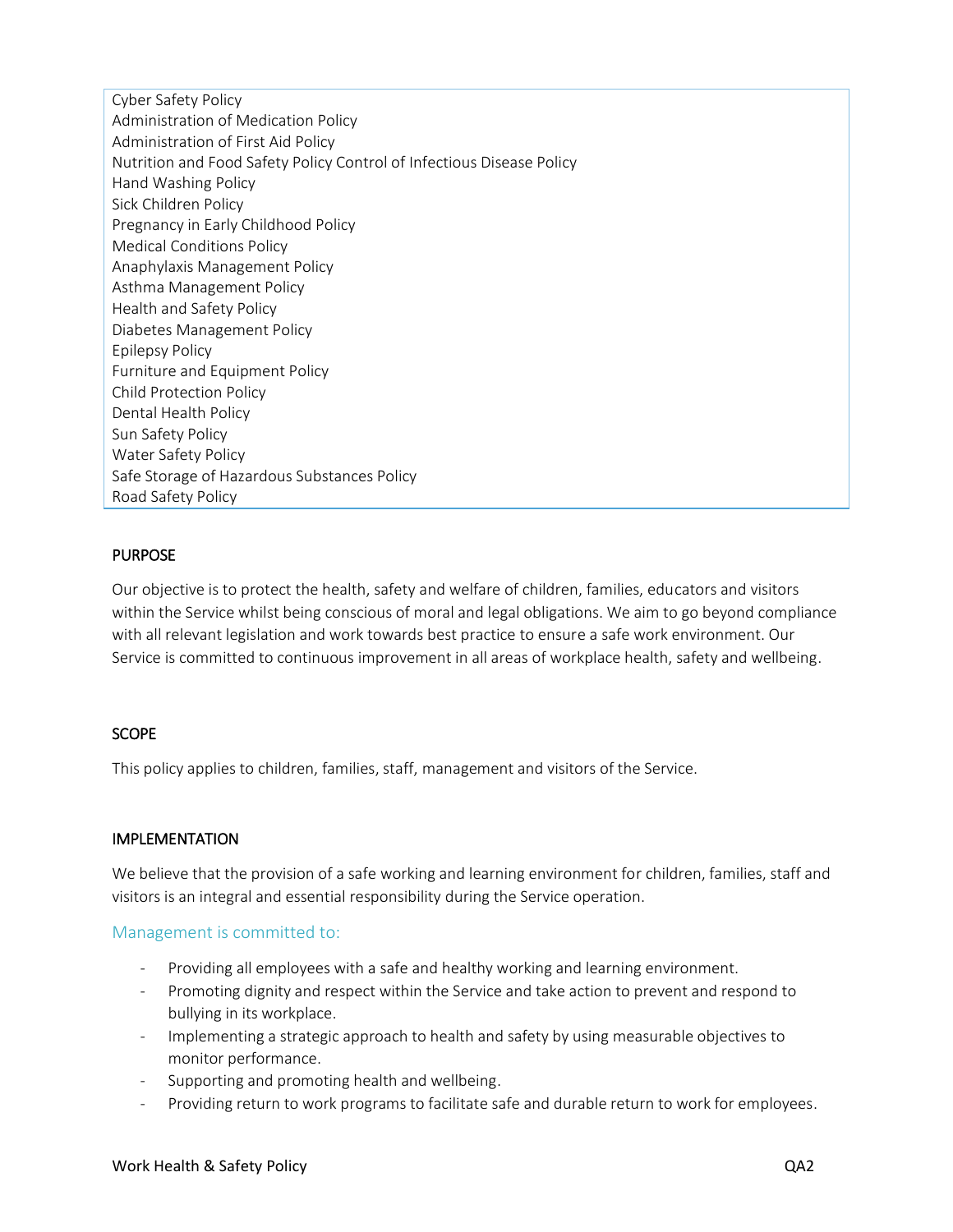- Meaningful consultation with employees regarding work health and safety issues.
- Providing staff with appropriate information, training and guidance to facilitate a safe and productive work and learning environment.
- Providing an effective and accessible safety management procedure for all employees to guide safe working and learning in all workplaces.
- Reporting incidents and accidents in accordance with National Regulations and Service policy requirements to ensure action can be taken to manage the incident or accident, prevent further incident and accidents and provide support where required.
- Providing a program of continuous improvement through engaging with industry, new technology and reviewing and updating policies and procedures.
- Implementing the safety management systems / procedures

# The Nominated Supervisor and Educators will ensure:

- Service policies and procedures are being followed and adhered to.
- Workplace incidents are reported and investigated to ascertain the circumstances of the incident or accident, and take appropriate action to prevent further incidents from occurring.
- Compliance with any reasonable instruction or lawful direction, including wearing personal protective equipment supplied by the employer as required.
- To report any incidents or hazards and participate in training and consultation with the support of management.
- That if an incident, situation or event does occur and presents imminent or severe risk to the health, safety and wellbeing of any person present at the Service or if an ambulance was called in response to the incident/situation (not as a precaution) the regulatory authority will be notified within 24 hours of the incident
- That the health and safety of children, families and visitors of the Service are not at risk of harm
- They observe, implement and fulfill the responsibilities under the current Work Health and Safety Act and Regulations.
- They follow the correct manual handling procedures.
- They take practical steps for their own health and safety and of others affected by their actions at work.
- Work areas are safe and help reduce accidents to themselves and others.
- Management and/or WHS Officer of any incidents and accidents in the work place as soon as practicable.
- All safety checklists are implemented as required on a regular basis.
- Correct record keeping procedures for incidents and accidents etc. Including the Quality Improvement Plan and WHS Reporting folder are followed.
- To report any potential and actual hazards in the work place to the WHS officer.
- Children's equipment is regularly checked.
- Supervise children at all times.
- All dangerous chemicals are stored appropriately.
- All children are kept out of kitchen areas.
- All power points have safety plugs.
- No hot drinks are around children.
- To shut and lock all gates behind you.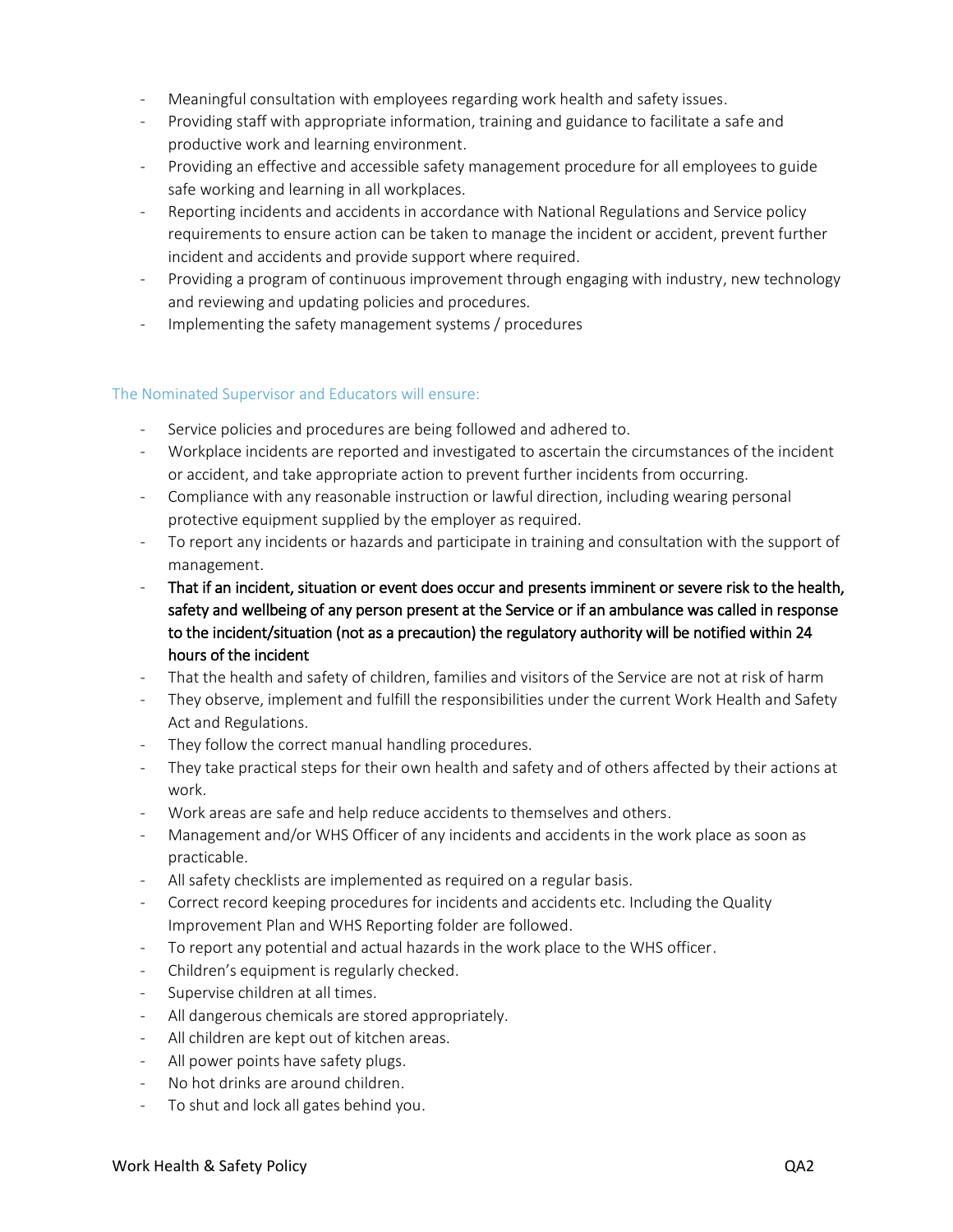- Clean up all spills immediately (to prevent slipping), following the correct procedure
- Identify priority work health and safety issues and plan action to address these in consultation with workers, referring to the Service's risk assessment
- Assess and control identified risks
- To conduct frequent work health and safety audit to ensure the Service is maintaining a safe environment for children, families, staff and visitors of the Service.
- To review and respond to reports and/or concerns about work health and safety
- To keep up to date with current work health and safety knowledge
- Appropriate resources and processes are in place to identify hazards, eliminate or minimise risks and achieve work health and safety compliance
- They refer work health and safety issues which are unable to be resolves to management/approved provider.
- Reasonable care is taken for their own health and safety

#### Families and visitors are to:

- Take reasonable care of their own health and safety
- Report health and safety issues and participate in consultation in work health and safety affecting them.
- Follow Service policies and procedures in relation to work health and safety.

#### Health and Safety Representatives

Our educators and staff will designate Health and Safety Representatives. If a request is made for a Health and Safety Representative, the Approved Provider/Nominated Supervisor will:

- Initiate consultation with workers about the number of Health Safety Representatives required
- Give all educators and staff the chance to nominate a Health and Safety Representatives and to choose in order to determine if there is more than one contender.
- Notify workers of the outcome of the consultation as soon as possible.

The Approved Provider/Nominated Supervisor must keep a current list of all Health and Safety Representatives and display a copy at the workplace.

A Health and Safety Representatives can:

- Inspect the workplace as directed by management
- Be present at an interview with a worker that the HSR represents (with their consent) and the Approved Provider/Nominated Supervisor or an inspector about health and safety issues
- Monitor compliance measures by the Approved Provider/Nominated Supervisor
- Enquire into any risk to the health or safety of workers at the Service

Our Service will ensure Health and Safety Representatives are:

- Never prevented from carrying out any of their duties
- Able to give people assisting them access to the workplace
- Can take paid leave to attend to their health and safety duties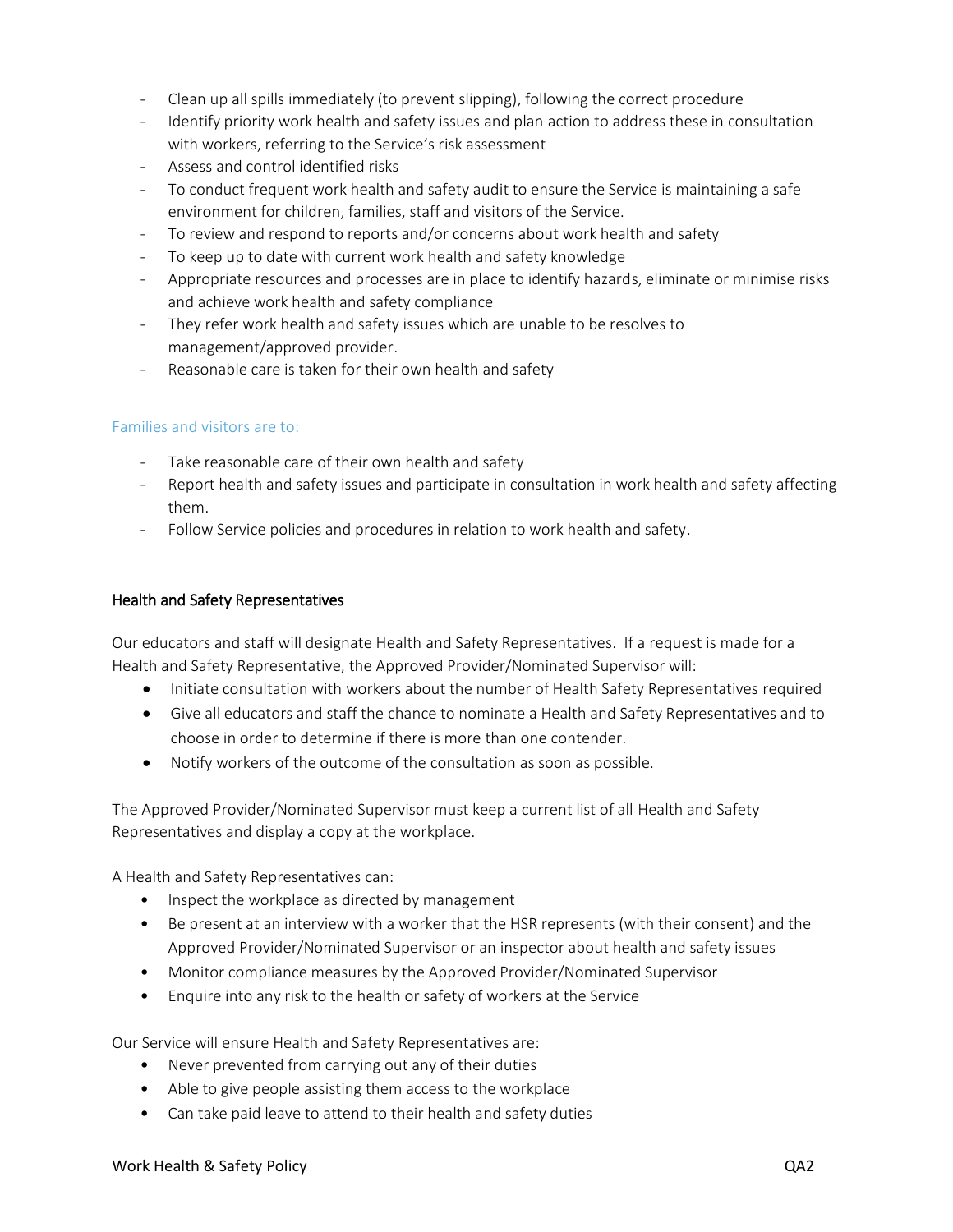- Can take paid leave to attend an initial work health and safety course or annual refresher training approved by the regulator within 3 months of their request to attend. The Service will pay the course costs and reasonable expenses
- Can access any resources, facilities and assistance that they reasonable require to undertake their duties.

Health and Safety Representatives are elected for 12 months unless they leave the Service, are disqualified or, resign. They are not personally liable for anything done, or not done, in good faith while carrying out their role.

# Duty of Care

A duty of care is the legal obligation to provide reasonable care while performing any acts or making any omissions that could foreseeably harm others.

The duty encompasses a wide range of matters, including (but not limited to):

- Provision of adequate supervision
- Ensuring grounds, premises and equipment are safe for children's use
- Implementing strategies to prevent bullying and
- Providing medical assistance (if competent to do so), or seeking assistance from a medically trained person to aid a child who is injured or becomes ill at the Service.

The Approved Provider and Nominated Supervisor will ensure all practical steps are taken to certify the health and safety of all educators, staff, volunteers, children, their families and any other people impacted by the Service operations. This includes ascertaining and eliminating or decreasing all realistically foreseeable hazards and providing suitable training and instruction for employees to ensure health and safety. Educators, staff and volunteers will also take reasonable care for their own health and safety, ensuring their conduct does not adversely affect the health and safety of other people.

# Manual Handling

Our Service refers to the [Manual Handling Code of Practice](http://www.workcover.nsw.gov.au/formspublications/publications/Documents/manualhandling_riskguide_1443.pdf) as part of our commitment to ensure a best practice approach. All staff members are required to undertake Workplace Health and Safety Training that will continue to be updated to ensure safety.

Educators are at risk of work related ergonomic injuries, particularly back injuries, through carrying children, bending, reaching and not using adult sized furniture.

To prevent this, Educators are to be attentive to:

- Use adult height utilities and equipment, including sinks and change tables
- Use small chairs with good back support instead of squatting or bending for interaction with children
- Use an adult feed chair for feeding infants, or sit in a low chair with good back support at child level
- Use drop sides on cots
- Use beds that are light weight and stackable with washable mattresses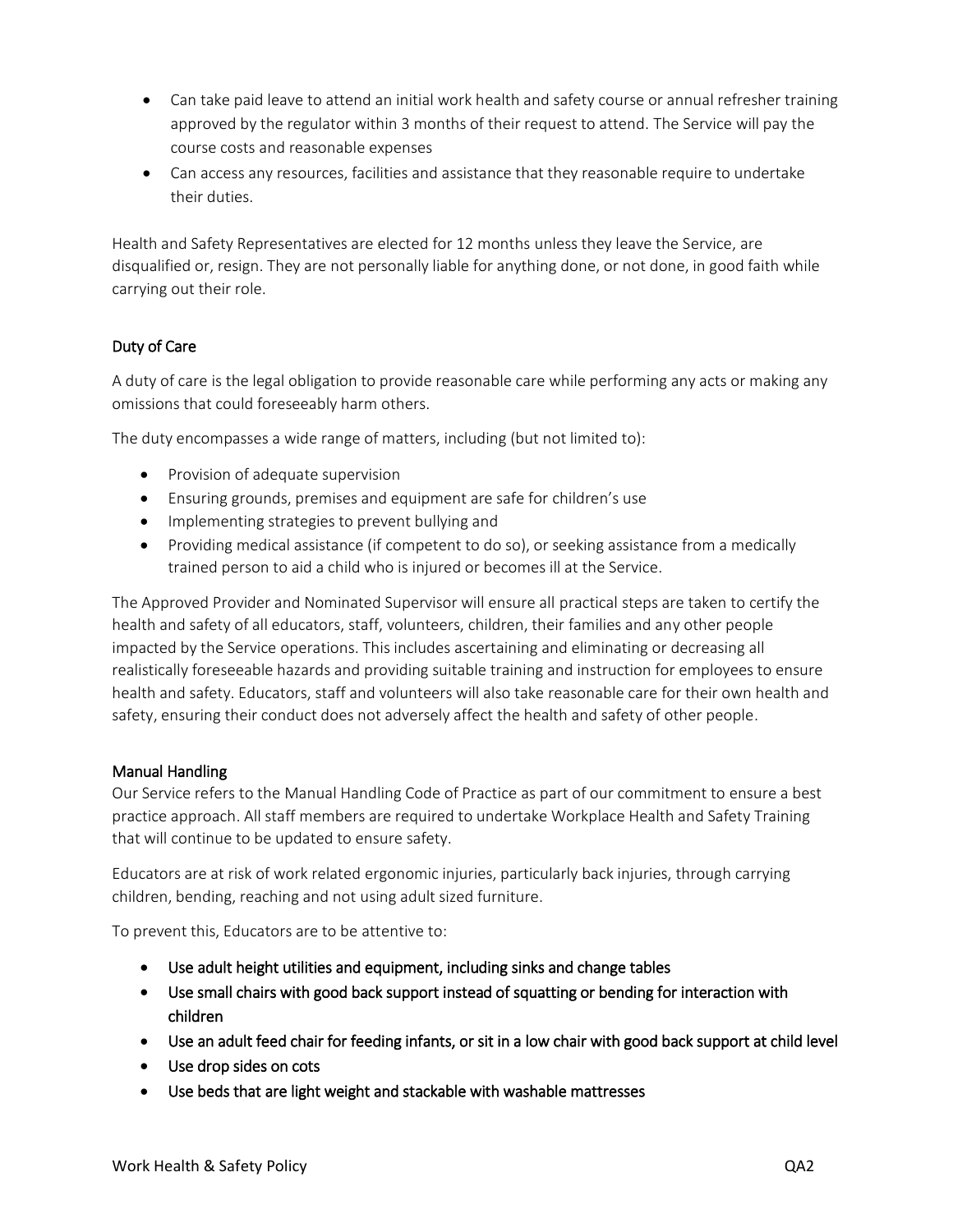- Have shelving, filing cabinets and storage cupboards at a suitable height to avoid stretching to reach them
- Use child sized ladders for nappy changing
- Where possible kneel rather than bend to avoid back problems
- Carry children only when necessary, in the correct way with one arm under the child's buttocks and the other arm supporting the child's back. At the same time hold the child facing you, as close to your body as possible. Try to avoid carrying a child on your hip because this will strain your back
- Be careful to lift with a balanced and comfortable posture when lifting awkward loads
- Minimise the need to reach above shoulder level and use a step ladder
- Avoid extended reaching forward e.g. leaning into low equipment boxes. Share the load if the equipment is heavy, long or awkward
- Ask for help and organise a team lift when sliding, pulling or pushing equipment
- Use equipment and furniture that can be moved around safely, easily and as comfortable as possible
- Place lighter items higher on shelves
- Lift furniture using at least two or more people
- Where possible arrange children's activities, sleep around furniture, and equipment to minimise manual handling
- Minimise lifting of children by having steps/foot stools/ladders in areas where lifting of children is likely to be needed, such as nappy change rooms

# Hazardous Materials

We strive to minimise the health and safety risks associated with the handling and storage of hazardous materials. We adopt a risk management strategy that enables practices that minimise the risk of harm, injury or illness caused by any hazardous material.

As far as is reasonably practical, our Service will:

- Provide the least hazardous chemical, product or equipment for the task without jeopardising hygiene.
- Ensures that staff, contractors, students and visitors are protected from both short- and longterm health effects of hazardous substances and processes.
- Ensures all staff, contractors, visitors and students have access to Safety Data Sheets and adequate training on the safe use and storage of all hazardous substances prior to any exposure to those substances.
- Ensures that non-toxic plants are planted within the workplace and undertake regular garden and grounds maintenance to minimise the risk of toxic plants within the grounds and premises.

#### Risky Play

Educators will provide an environment that encourages children to effectively learn in play which involves and immerses them to take risks. No play space is risk free. It is important for children's development to